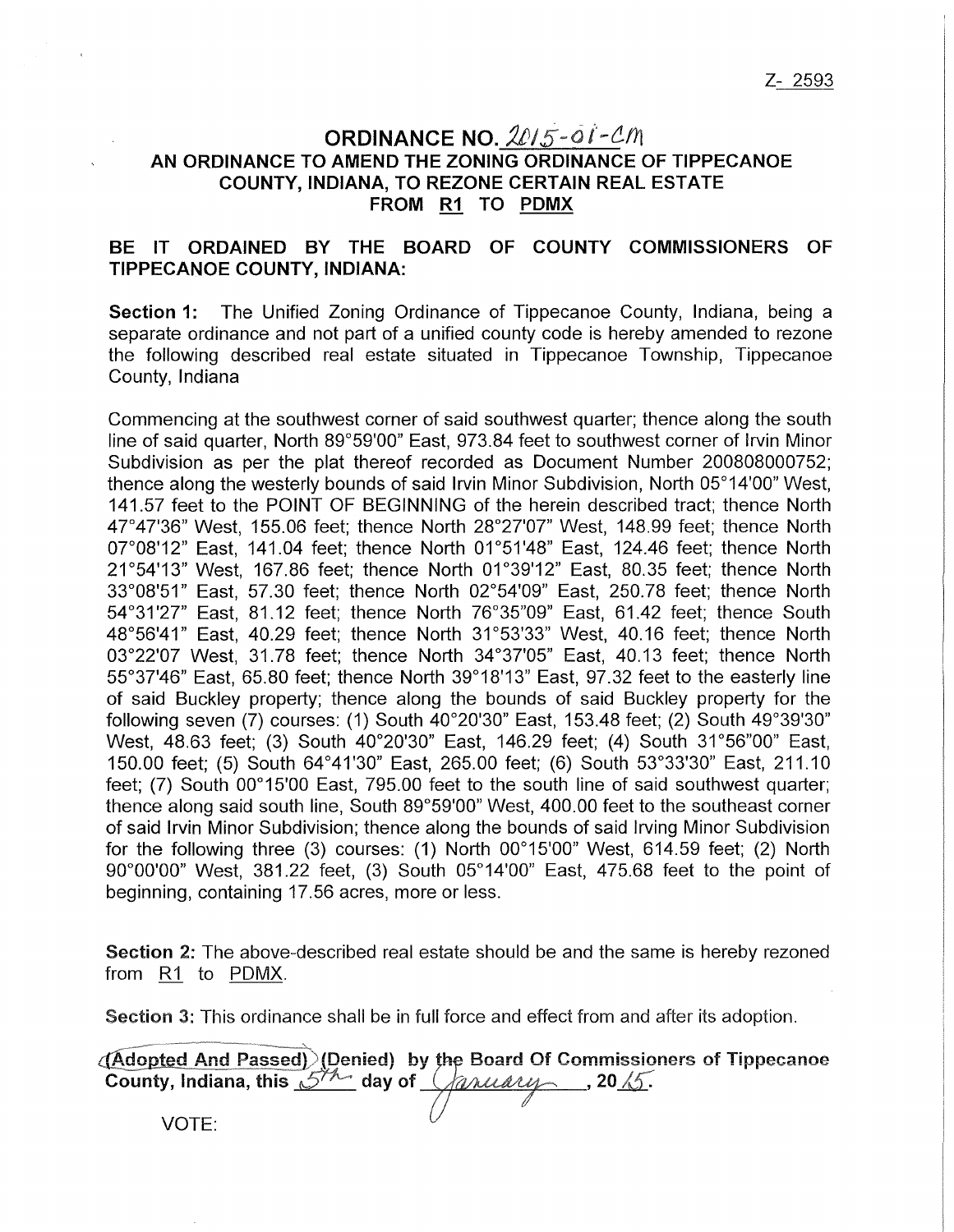Z- 2593



Thomas Murtaugh, President *David Byers, Vice President* 

absent Tracy Brown, Member

ATTEST:

Bar Vlautinger<br>Bob Plantengas Auditor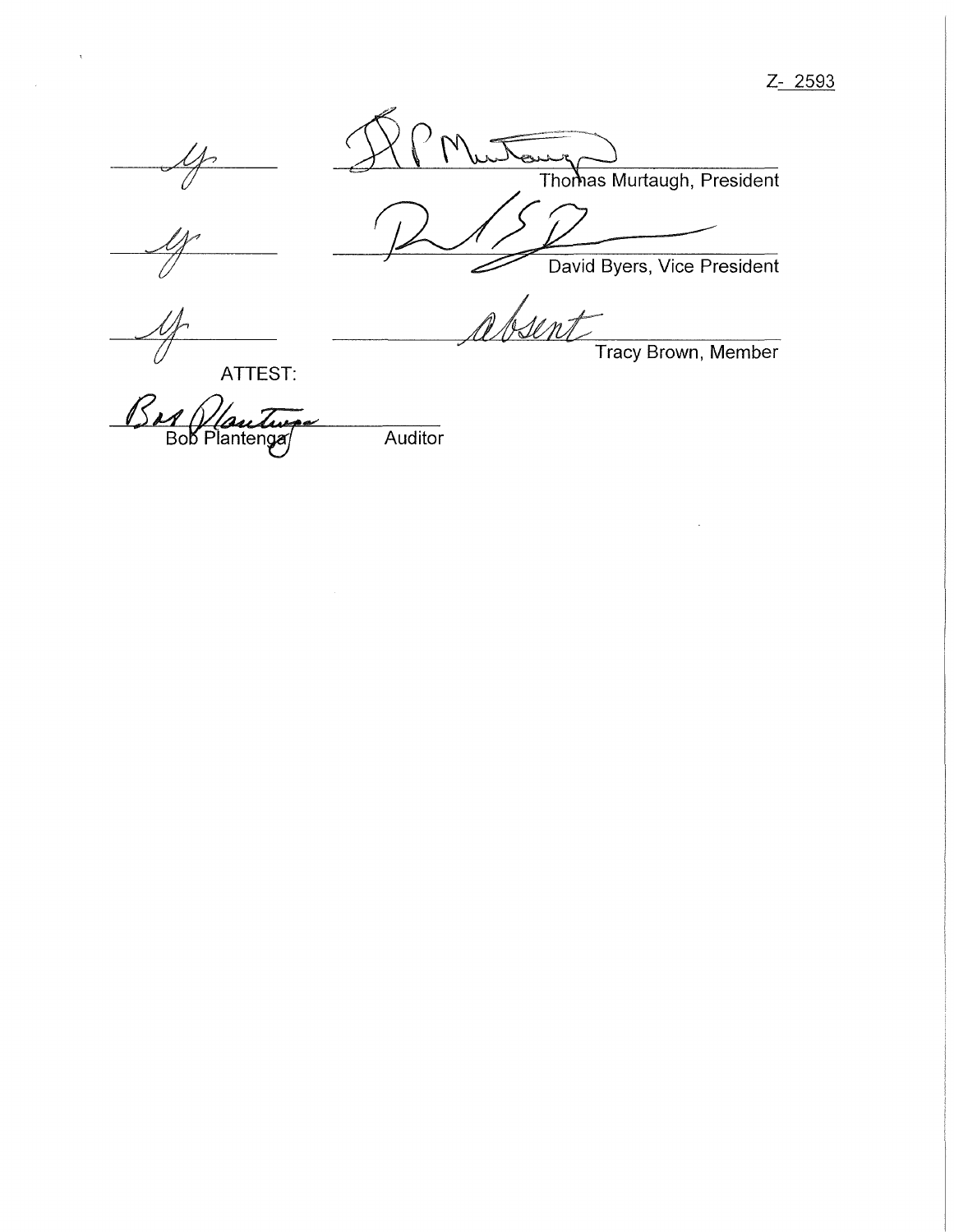THE  $\overline{o}$   $\overline{m}$   $\overline{m}$   $\overline{i}$   $\overline{s}$   $\overline{i}$   $\overline{o}$   $\overline{n}$ *=.;4: r e a*   $a<sub>n</sub>$ 

TIPPECANOE COUNTY

20 NORTH 3RD STREET LAFAYETTE, INDIANA 47901-1209

(765) 423-9242 (765) 423-9154 [FAX] www.tippecanoe.in.gov/ape

SALLIE DELL FAHEY EXECUTIVE DIRECTOR

December 18, 2014 Ref. No.: 14-333

Tippecanoe County Commissioners 20 North 3<sup>rd</sup> Street Lafayette, IN 47901

#### **CERTIFICATION**

RE: **Z-2593--E & A HOSPITALITY, LLC (The Whittaker Planned Development) (R1 to PDMX):** 

Petitioner is requesting rezoning of approximately 25 acres for a multiuse, multi-phase project that includes an 45 18-guestroom inn with an event space for up to 40 persons, an additional event space for up to 50 persons and a single-family detached caretaker's residence. The property is located to the northwest of the intersection of CR 500 N and CR 50 W, Tippecanoe 30 (NW) 24-4.

Dear Commissioners:

As Secretary to the Area Plan Commission of Tippecanoe County, I do hereby certify that at a public hearing held on December 17, 2014 the Area Plan Commission of Tippecanoe County voted 12 yes - 0 no on the motion to rezone the subject real estate from R1 to PDMX. Therefore, the Area Plan Commission of Tippecanoe County recommends to the Tippecanoe County Commissioners that the proposed rezoning ordinance be APPROVED for the property described in the attachment, contingent on meeting all requirements of UZO 2-28-10 for submission of Final Detailed Plans, signed off by those noted in that section to include:

- 1. All sheets that make up the approved Preliminary Plan;
- 2. PD construction plans per UZO Appendix B-2;
- 3. Drainage Board approval shall be required prior to the submission of the Final Detailed Plans.
- 4. County Highway approval for the new driveway shall be required prior to the submission of the Final Detailed Plans
- 5. Appropriate surety submitted with Final Detailed Plans;
- 6. With the submission of the Final Detailed Plans the requirements of Section 2- 27-17 of the UZO concerning establishing and changing FP boundaries shall be fulfilled.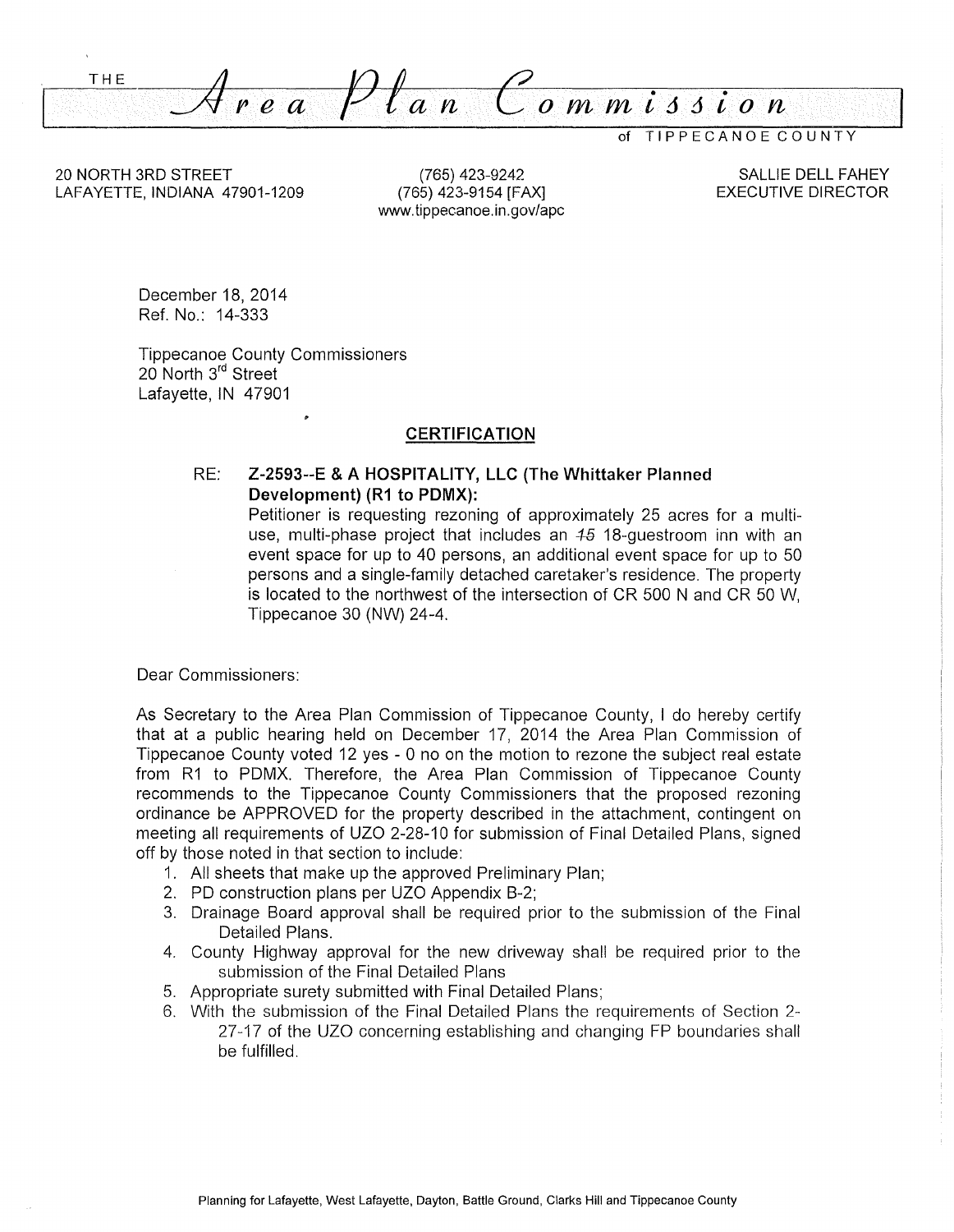Public Notice has been given that this petition will be heard before the Tippecanoe County Commissioners at their January 5, 2015 regular meeting. Petitioners or their representatives must appear to present their case.

Sincerely,<br>Jaune Dell Fahey<br>Sallie Dell Fahey Sincerely, Sallie Dell Fahey

**Executive Director** 

SDF/lmu

 $\lambda$ 

Enclosures: Staff Report & Ordinances

cc: E & A Hospitality, Marianne Owen Alfred Buckley Ken Brown, Tippecanoe County Building Commissioner Vectren Frontier Duke Energy Comcast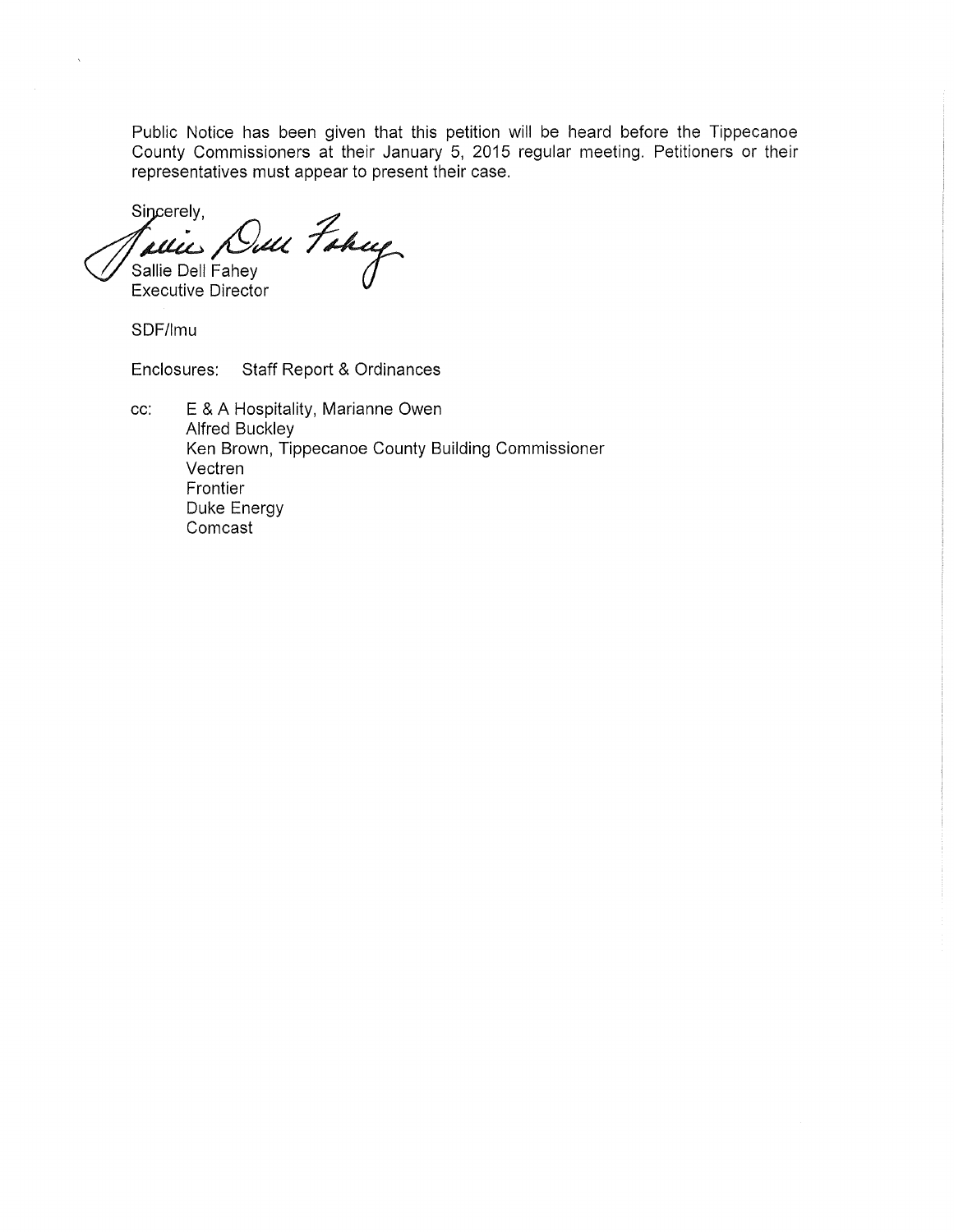# Z-2593 E &.A HOSPITALITY, LLC (THE WHITTAKER PLANNED DEVELOPMENT) (R1 to PDMX)

# STAFF REPORT December 11, 2014

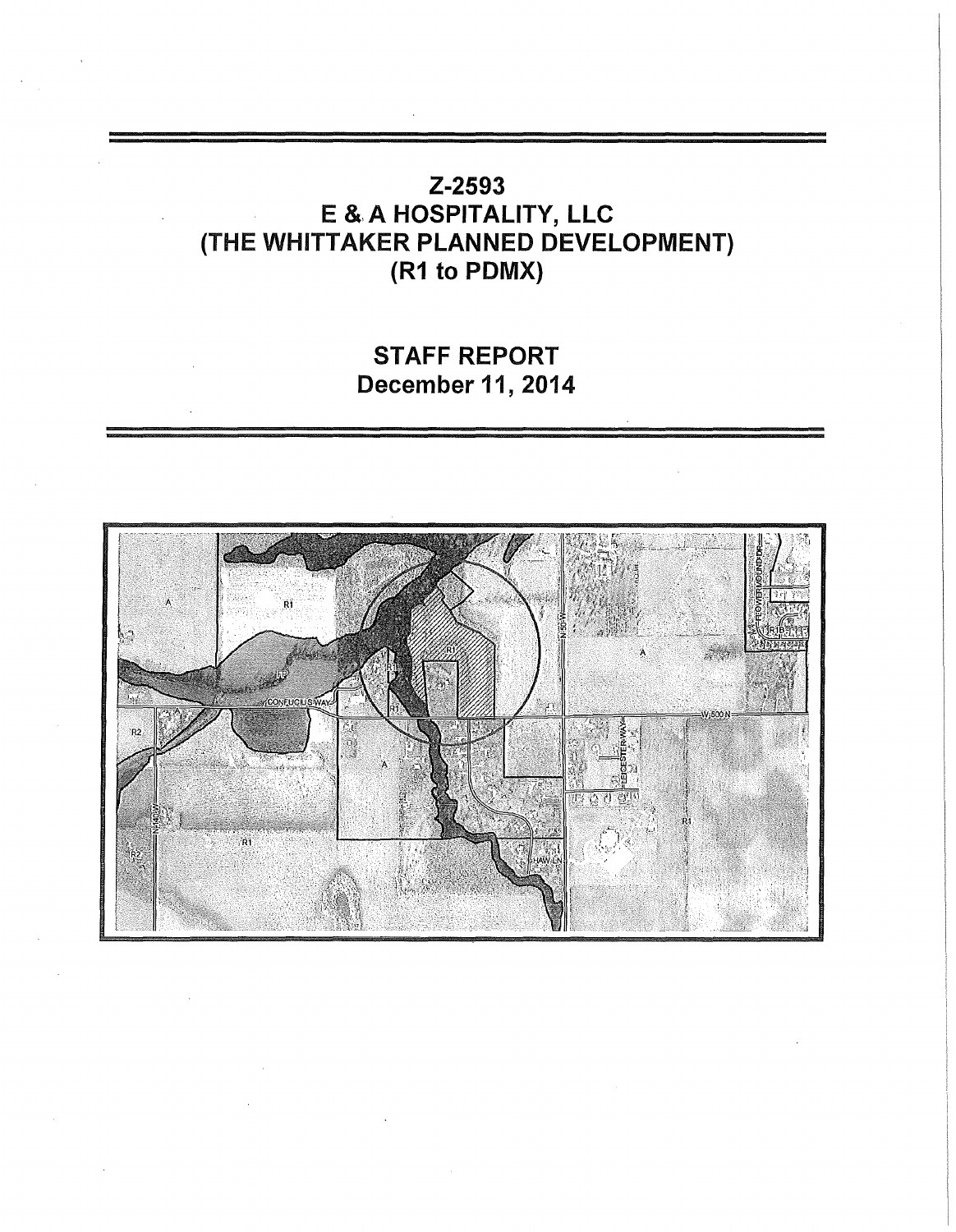

£,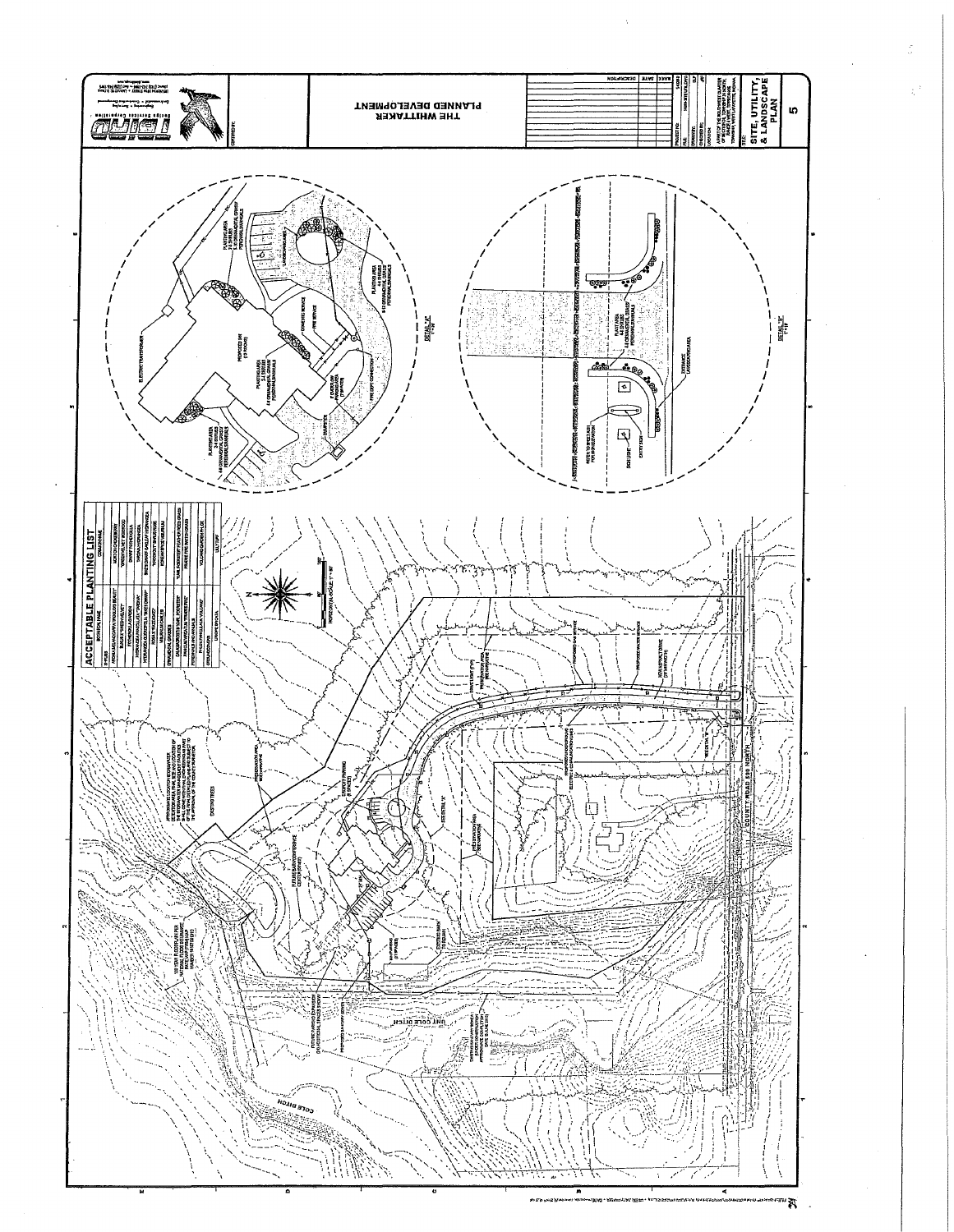## **Z-2593 E&A HOSPITALITY, LLC THE WHITTAKER PLANNED DEVELOPMENT R1 TO PDMX**

### **Staff Report December 11, 2014**

#### **REQUEST MADE, PROPOSED USE, LOCATION:**

Petitioner, on behalf of the owner and represented by attorney Marianne Mitten Owen, is requesting PDMX zoning on a part of approximately 25 acres for a multi-use, multi-phase project that includes a maximum 18-guestroom inn with an event space for up to 40 persons (Phase 1: "The Inn"), an additional event space which can hold up to 50 persons (Phase 2: 'The Barn") and a single-family detached caretaker's residence (Phase 3: "The Proprietor's House"). The single tract of unplatted land is proposed to be split-zoned into three districts: PDMX for 'The Whittaker Planned Development" and FP and R1 which will remain as they are and not be bound by the requirements of Z-2593 but by their own respective district regulations. The property is located to the northwest of the intersection of CR 500 N and CR 50 W in unincorporated Tippecanoe County; Tippecanoe 30(NW) 24-4.

#### **ZONING HISTORY AND AREA ZONING PATTERNS:**

The subject property is presently zoned R1 as are adjacent properties to the west. To the south, north and east is Agricultural (A) zoning. Flood Plain (FP) zoning runs just inside the subject property's western boundary, leaving approximately  $\frac{1}{4}$  of R1 zoned property on the west bank of the stream separated from the remaining R1 land on the east bank. Recent zoning activity in the immediate vicinity includes: Z-1684 from A to R1 approved in 1996, Z-2301 from A to R1 in 2006. R1 and A zoned land dominate the area surrounding the subject property.

#### **AREA LAND USE PATTERNS:**

The non-floodplain area of the subject property is presently in crop production as is adjacent land to the east. To the south is the Hawthorne Ridge Subdivision while to the north and west, land is heavily wooded or in crop production. A tract of land containing a single family home is surrounded on three sides by the subject property and is screened by woods. Schools, churches and the site of a future Islamic Center are also all within the immediate vicinity.

#### TRAFFIC AND TRANSPORTATION:

CR 500 N is a rural secondary arterial according to the *Thoroughfare Plan.* A single driveway entrance to the PD area is planned to be located directly across from the Hawthorne Ridge Drive intersection with CR 500 N. Parking for the project includes: 34 parking spaces (plus 2 garage spaces) planned for the first phase (The Inn), an additional 24 spaces planned for the second phase (The Barn) and the required parking for a single-family detached residence for the third phase (The Proprietor's House).

#### ENVIRONMENTAL, SIGNAGE AND UTILITY CONSIDERATIONS:

Public utilities are available to serve the site. "Preservation Areas", which contain large tracts of the existing wooded areas, have been established inside the perimeter of the PD area to ensure adequate buffering from adjacent properties. A floodplain certification for the east bank of the stream running through the property has been submitted per staff's request. Signage for the project is limited to a single sign planned to be located at the driveway entrance.